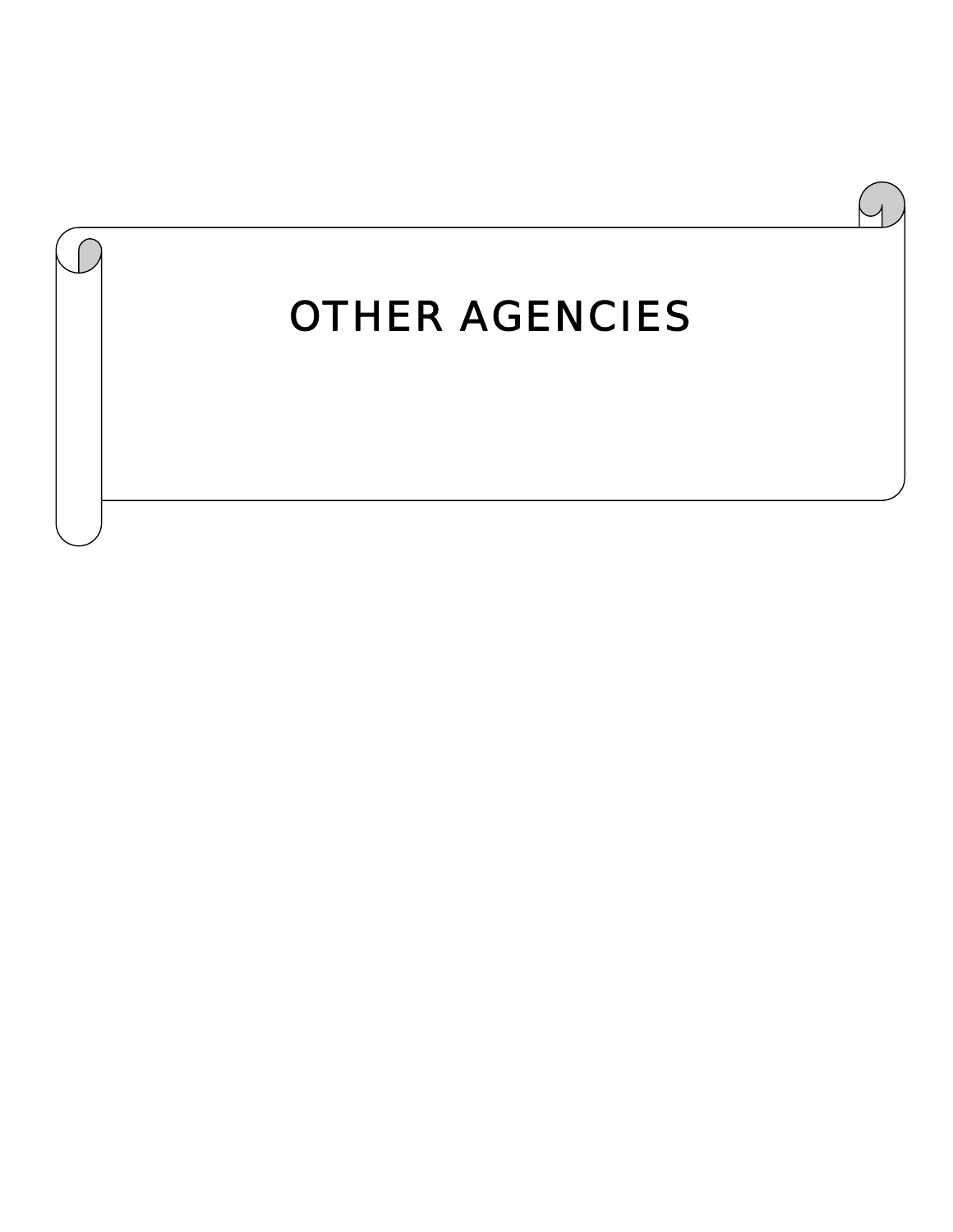County of El Dorado State of California Special District Budget Detail For Fiscal Year 2007-2008

Governing Board Board of Supv Other Appt'd X Other

| Other<br><b>County Water Agency</b>                                                                                             |             |                           |                                                                                                                                 |                                                                 |                             |
|---------------------------------------------------------------------------------------------------------------------------------|-------------|---------------------------|---------------------------------------------------------------------------------------------------------------------------------|-----------------------------------------------------------------|-----------------------------|
| Fund# 172                                                                                                                       |             |                           | Assessed Valuation and Debt Service Tax Rate Summary                                                                            |                                                                 |                             |
| <b>Assessed Value</b><br>Secured<br>Unsecured                                                                                   | Delinquency | Secured Unsecured         | Unsecured Secured                                                                                                               | Means of Financing Voter Approved Debt<br><b>Total Tax Rate</b> |                             |
|                                                                                                                                 |             |                           | Summary of Estimated Additional Financing Sources<br>(Estimated Revenue, Other Financing Sources, and Residual Equity Transfer) |                                                                 |                             |
| Sub-Obj.                                                                                                                        |             | Actual<br>2005-2006       | Actual<br>2006-2007                                                                                                             | Dept.Requested<br>2007-2008                                     | Adopted by BOS<br>2007-2008 |
| <b>Fund Balance</b><br>0001<br><b>Fund Balance</b>                                                                              |             | 1,711,846<br>1,711,846    | 2,036,460<br>2,036,460                                                                                                          | 1,686,133<br>1,686,133                                          | 1,686,133<br>1,686,133      |
| Property Taxes - Current Secured<br>0100<br>Property Taxes - Current Unsecured<br>0110                                          |             | 1,659,958<br>38,741       | 1,008,840<br>40,512                                                                                                             | 2,052,532<br>44,722                                             | 2,052,532<br>44,722         |
| Property Taxes - Prior Secured<br>0120<br>Property Taxes - Prior Unsecured<br>0130                                              |             | 1,247<br>1,061            | $-349$<br>386                                                                                                                   | $-2,272$<br>600                                                 | $-2,272$<br>600             |
| Supplemental Property Taxes - Current<br>0140<br>Supplemental Property Taxes - Prior<br>0150<br><b>Timber Yield Tax</b><br>0174 |             | 97,780<br>82,999<br>1,863 | 20,833<br>43,919<br>1,838                                                                                                       | 31,597<br>31,099<br>1,800                                       | 31,597<br>31,099<br>1,800   |
| <b>Taxes</b><br>Penalties and Costs On Delinquent Taxes<br>0360                                                                 |             | 1,883,649<br>900          | 1,115,980<br>908                                                                                                                | 2,160,078<br>300                                                | 2,160,078<br>300            |
| <b>Fines, Forfeitures And Penalties</b>                                                                                         |             | 900                       | 908                                                                                                                             | 300                                                             | 300                         |
| 0400<br>Interest<br><b>Revenue From Use Of Money And Property</b>                                                               |             | 97,405<br>97,405          | 59,846<br>59,846                                                                                                                | 90,000<br>90,000                                                | 90,000<br>90,000            |
| State - Homeowners' Property Tax Relief<br>0820<br><b>Intergovernmental Revenue - State</b>                                     |             | 24,382<br>24,382          | 12,250<br>12,250                                                                                                                | 24,000<br>24,000                                                | 24,000<br>24,000            |
| 1200 Other - Governmental Agencies<br><b>Revenue Other Governmental Agencies</b>                                                |             | 5,052<br>5,052            | 2,565<br>2,565                                                                                                                  | 4,000<br>4,000                                                  | 4,000<br>4,000              |
| <b>Water Agency Contract Services</b><br>1761<br><b>Charges For Services</b>                                                    |             | 47,300<br>47,300          | 43,962<br>43,962                                                                                                                | 200,000<br>200,000                                              | 200,000<br>200,000          |
| Miscellaneous Revenue<br>1940<br><b>Miscellaneous Revenues</b>                                                                  |             | 111<br>111                | 32<br>32                                                                                                                        | 10<br>10                                                        | 10<br>10                    |
| <b>Total Financing Sources</b>                                                                                                  |             | 3,770,645                 | 3,272,003                                                                                                                       | 4,164,521                                                       | 4,164,521                   |

| Sub-Obj. |                                            | Actual<br>2005-2006 | Actual<br>2006-2007 | Dept.Requested<br>2007-2008 | Adopted by BOS<br>2007-2008 |
|----------|--------------------------------------------|---------------------|---------------------|-----------------------------|-----------------------------|
| 3000     | Permanent Employees / Elected Officials    | 306,402             | 186,609             | 493,133                     | 493,133                     |
| 3001     | <b>Temporary Employees</b>                 | 155,389             | 78,375              | 166,250                     | 166,250                     |
| 3002     | Overtime                                   | 878                 | 107                 | 3,804                       | 3,804                       |
| 3004     | Other Compensation                         | 13,141              | 7,303               | 14,291                      | 14,291                      |
| 3020     | Employer Share - Employee Retirement       | 49,691              | 27,346              | 87,053                      | 87,053                      |
| 3022     | Employer Share - Medi Care                 | 7,073               | 3,947               | 9,489                       | 9,489                       |
| 3040     | Employer Share - Health Insurance          | 23,658              | 22,554              | 63,761                      | 63,761                      |
| 3041     | Employer Share - Unemployment Insurance    | 1,222               | 33                  | 4,907                       | 4,907                       |
| 3042     | Employer Share - Long Term Disab Insurance | 1,759               | 808                 | 1,787                       | 1,787                       |
| 3043     | Employer Share - Deferred Compensation     | 4,353               | 1,578               | 4,916                       | 4,916                       |
| 3046     | Retiree Health: Defined Contributions      | 7,561               | 4,023               | 7,966                       | 7,966                       |
| 3060     | Employer Share - Workers' Compensation     | 32,972              | 12,165              | 2,157                       | 2,157                       |
| 3080     | <b>Flexible Benefits</b>                   | 11,739              | 2,058               | 6,000                       | 6,000                       |
|          | <b>Salaries And Employee Benefits</b>      | 615,837             | 346,905             | 865,514                     | 865,514                     |
| 4040     | Telephone Company Vendor Payments          | 3,530               | 863                 | 4,500                       | 4,500                       |
| 4041     | Cnty Pass thru Telephone Chrges to Depts   | 192                 | 53                  | 612                         | 612                         |
| 4080     | <b>Household Expense</b>                   | 730                 | 370                 | 1,200                       | 1,200                       |
| 4086     | Household Expense - Janitorial/Custodial   | 3,672               | 918                 | 5,472                       | 5,472                       |
| 4100     | Insurance - Premium                        | 2,663               | 1,263               | 912                         | 912                         |
| 4140     | Maintenance - Equipment                    | 1,279               | 0                   | 1,500                       | 1,500                       |